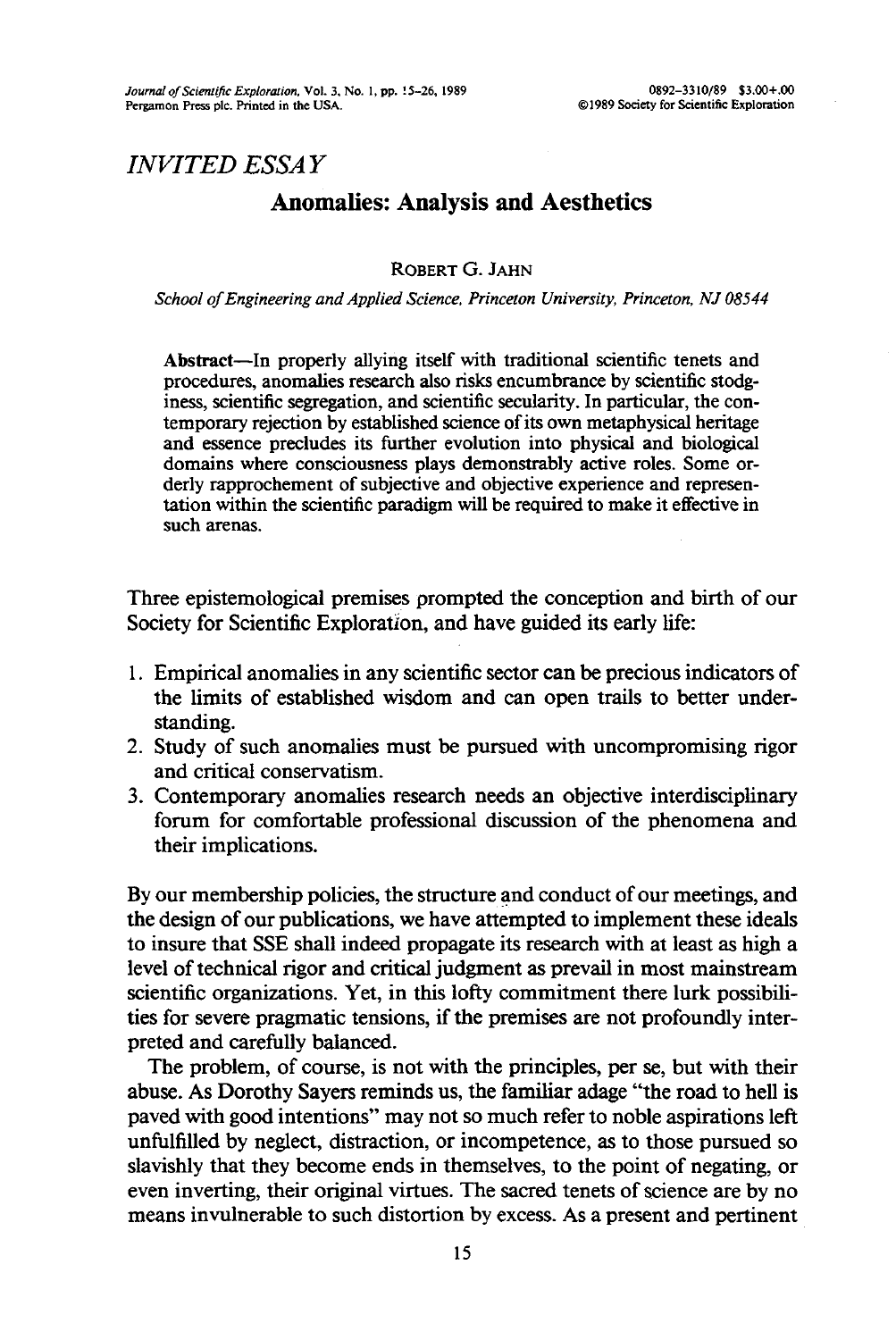example, we might point to the prevailing plethora of criticism concerning the conduct and interpretation of the various forms of anomalies research in which we are engaged. To the extent that such commentary is informed. fair, and constructive, it provides important restraints along the paths of understanding, and nothing that follows here should be construed to contradict the essential role of such critical analysis in the scholarly progress of our Society. But in its uninformed, unfair, or self-serving misapplication, such criticism becomes distracting, divisive, and counterproductive, and must be courageously resisted.

So also with excessive deference to other canons of the scientific process. In allying ourselves too assiduously with the prevailing content, methodology, and standards of science, we can become bound by its dogma and limited by its self-imposed horizons; in over-valuing scientific caution, we can become mired in scientific inertia. Three categories of such encumbrance that bear quite directly on the SSE situation might be termed "scientific stodginess," "scientific segregation," and "scientific secularity." Let us consider the first two very briefly, and the third in more detail.

### **Scientific Stodginess**

Many of us have witnessed, and possibly even contributed to, legitimate professional disagreements that have escalated to matters of principle, then into ad hominem personal conflicts, and thence to outright bigotry and inanity. Many of the greatest minds of science have similarly blundered into such foibles. History records a dreary sequence of cases where scholars of immense stature, themselves having broken through entrenched pedantry to open new horizons, later obstructed scientific progress with their own brands of bombast. We think of Ernest Rutherford, who first showed the world the nuclear atom, subsequently fulminating:

It is a very poor and inefficient way of producing energy, and anyone who looks for a source of power in the transformation of atoms is talking moonshine. (Rowland, 1957, p. 129)

With equally misplaced authority, the Astronomer Royal, Richard Wooley, proclaimed one year before Sputnick, that "space travel is utter bilge." Lord Kelvin assured us that x-rays would prove a hoax and that heavier-than-air travel was impossible. Ernst Mach decried both atoms and relativity. D'Alembert distrusted probability theory, and Lavoisier and Ostwald disputed atomic chemistry. The list of such derailments of scholarly judgment is long and humbling.

More modern examples of similar abuse of scientific conservatism also abound. In the particular fields of our interest, we find them displayed not only by individual critics, but by a number of fully-blown professional organizations. And the tragedy lies not only in the direct encumbrance of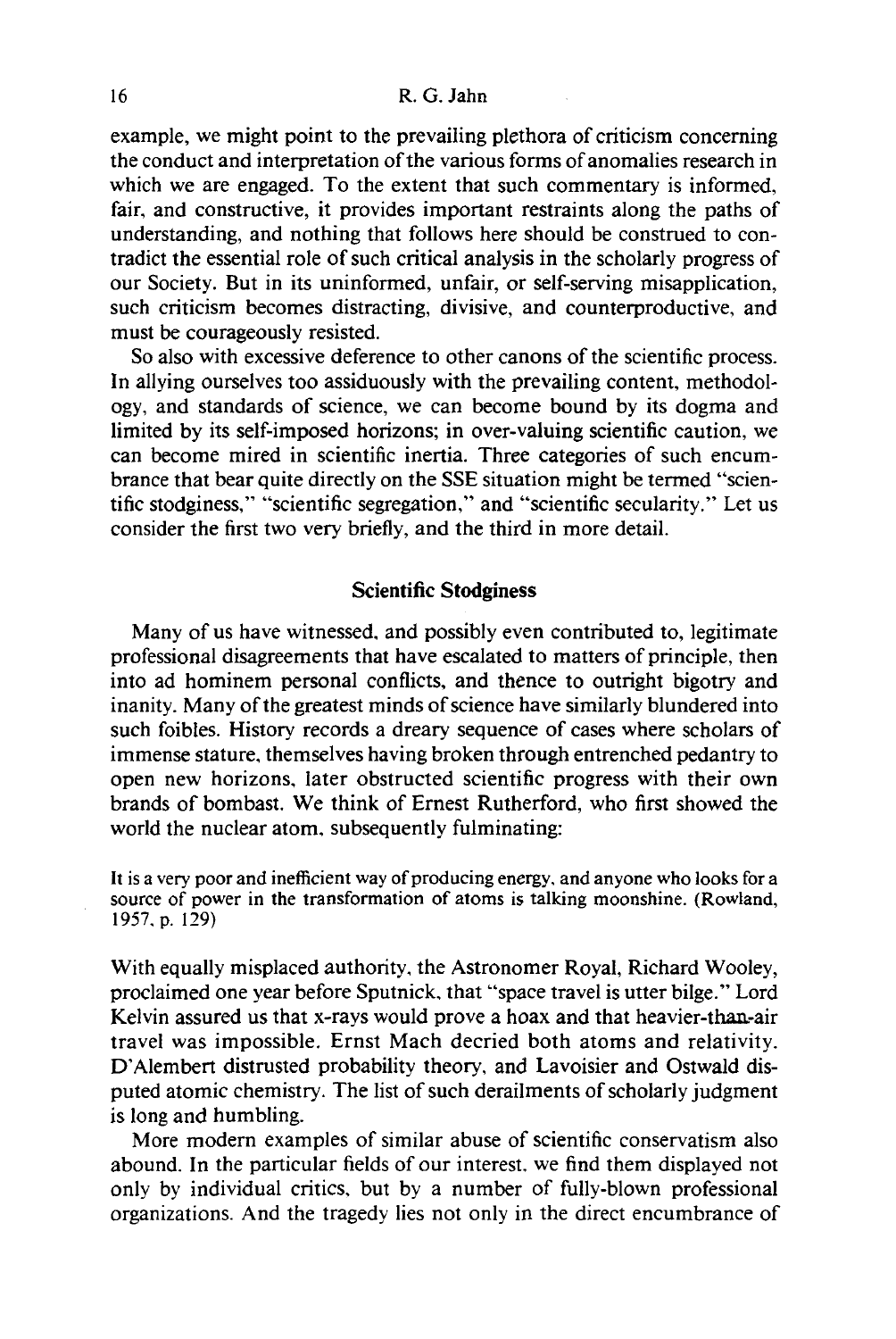the research they decry, but even more seriously in the adulteration of legitimate criticism that could constructively separate valid evidence from fantasy.

One obviously should not claim that short-sighted authoritarian opposition of this sort automatically guarantees the validity of the concept criticized. Nonetheless, there may well be some subtle correlation between the emotionality of a critical reaction and the viability of its target, especially when the latter seriously threatens some deeply entrenched professional or personal position. In this respect, "the lady protesteth too much" criterion may occasionally apply to Madame Science, as well.

#### **Scientific Segregation**

Modern science has proven supremely effective in systematically subdividing complex problems into more manageable portions, discriminating among potential mechanisms and competing concepts, analyzing elemental processes, and cataloging the results. In general, however, it has proven considerably less effective in putting the pieces back together—in synthesizing new systems and unfamiliar interactions, especially when these have involved multidisciplinary aspects. To confirm this imbalance of competence, one need look no further than the number of extant specialist and sub-specialist professional societies and journals compared to those addressing interdisciplinary topics or strategies, or examine the relatively primitive states of such fields as human factors engineering, operations research, complex systems analysis, etc., or note the essential absence of any basic discipline that might qualify as "systems science."

Along with this severe conceptual subdivision come equally esoteric languages that further inhibit transdisciplinary dialogues, engender professional chauvinisms, and even raise suspicions fostered by unfamiliarity and exclusion. This "Babel" of hyperspecialization is becoming a progressively greater obstruction to the comprehension and application of much conventional modern science; in the fields of research that our society encompasses, it could be quite fatal to the entire enterprise. The cartoon of Figure 1 (courtesy of Henry H. Bauer) is a reasonably apt caricature of some comments overheard in the corridors of SSE annual meetings and, if we are totally honest, of our own private hierarchies of credibility. How often do we feel that the courageous experimentation and blazing insight featured in our own research deserves the most broad-minded respect and admiration from our colleagues, while the work some of them pursue is just too controversial and too extreme to be fully credible? Yet it is quite possible that each of our topics remains anomalous precisely because we lack the breadth of perspective to put it in that larger context of understanding wherein the phenomena can be accommodated naturally, and wherein more comprehensive theoretical models could pertain. Are we not more likely to unfold that broader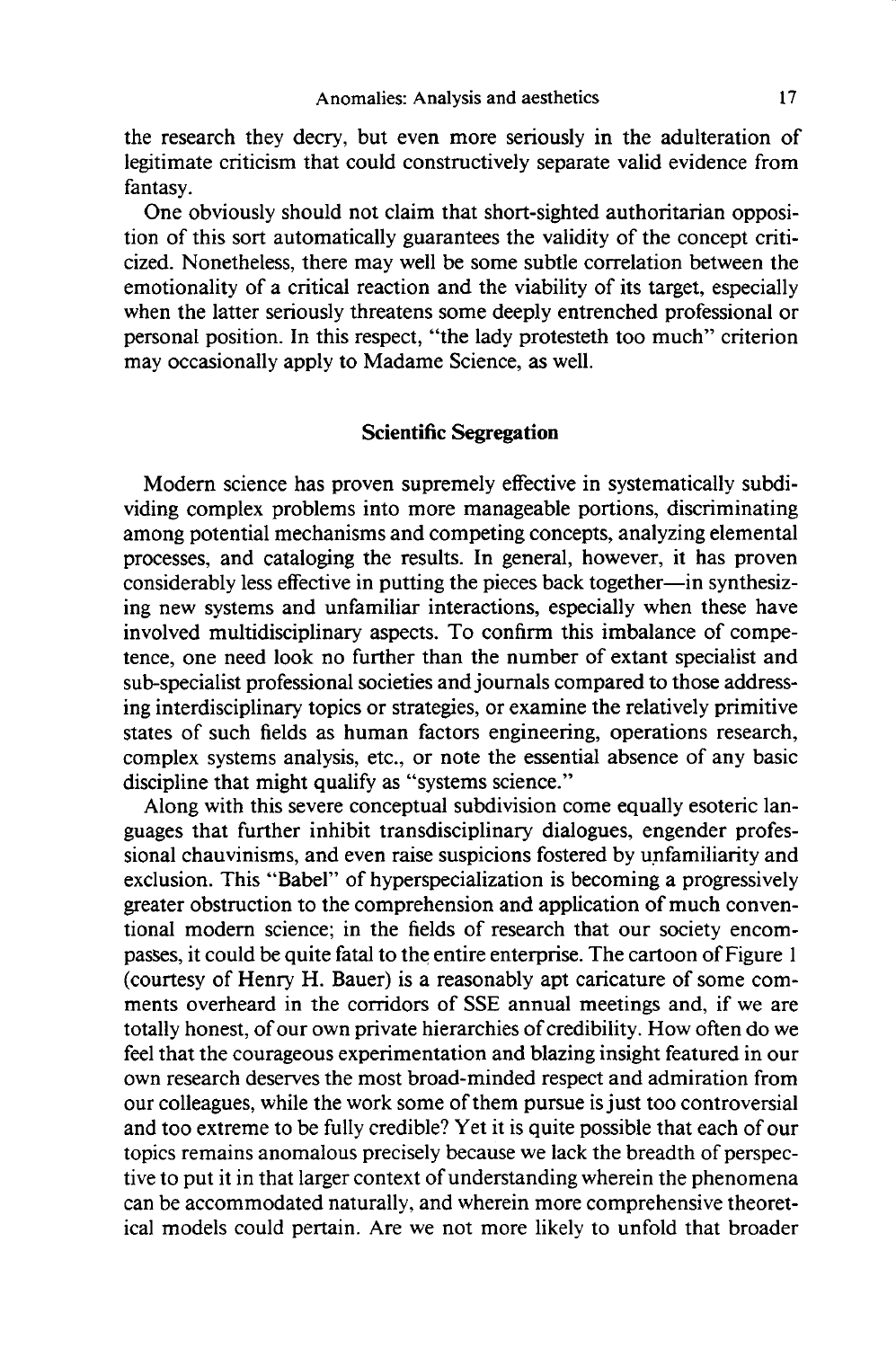18 R. G. Jahn



Fig. 1.\*

comprehension collectively, rather than individually? And do we not need to learn how to converse collectively before we can reason collectively?

## **Scientific Secularity**

The third, and possibly most severe, class of impediment imposed by the excessively rigid stance of modern science, and the one on which we shall dwell a bit, devolves from its categorical and contradictory denial of its own metaphysical essence and heritage. The very word "metaphysical" has come to carry distasteful or suspicious connotations for most scientific purists, and is usually applied pejoratively in any research context. As we use the term here, however, it is simply meant to encompass all subjective, intuitive, impressionistic, or aesthetic aspects of a scientific situation which, while not submitting comfortably to prevailing catalogues and formalisms, nonetheless are found empirically, or hypothesized heuristically, to be relevant to the given event or process. The historical precedents for inclusion of such factors in scientific study and applications are floribundant beyond question. Ancient science, from prehistoric civilizations through the Egyptians, Babylonians, Orientals, and classical Greeks, was an inextricable admixture of mystical, magical, and analytical manipulation that served for millennia to undergird the technological needs of those societies. Medieval alchemy likewise propagated as a sacred marriage of the Hermetic philosophical tradition with the early methods of analytical chemistry. Even the first

<sup>\*</sup> Reproduced with the permission of, and appreciation to, Professor Henry H. Bauer.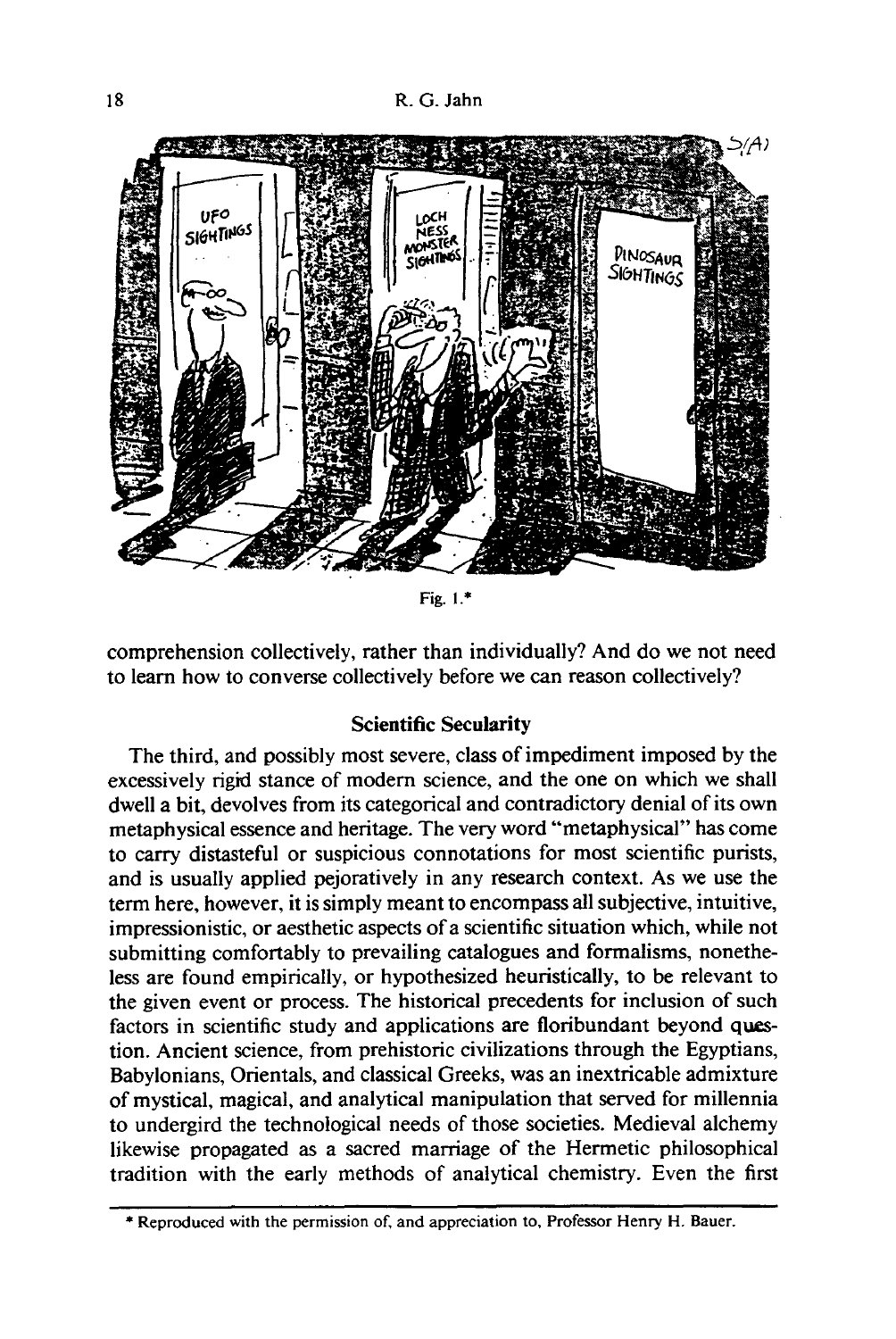echelon of the analytical astronomers—Copernicus, Tycho Brahe, Kepler, Galileo—now popularly represented as breaking through the suffocating fog of theological dogma with sound scientific methodology, actually carried forth much of the same metaphysical tradition. Note how Copernicus justified his heliocentric universe:

In the middle of all sits the Sun enthroned. In this most beautiful temple, could we place this luminary in any better position from which he can illuminate the whole at once? He is rightly called the Lamp, the Mind, the Ruler of the Universe: Hermes Trismegistus names him the Visible God, Sophocles' Electra calls him the All-Seeing. So the Sun sits as upon a royal throne, ruling his children, the planets which circle around him. (Bronowski, 1973, pp. 196-197)

Kepler similarly rationalized his orbital geometry:

. . . when intersected by a plane, the sphere displays in this section the circle, the genuine image of the created mind, placed in command of the body which it is appointed to rule; and this circle is to the sphere as the human mind is to the Mind Divine. . .(Pauli, 1955, p. 161)

Even the mighty Isaac Newton, on whose classical mechanics and optics modern science is irrevocably based, has been accurately described by one biographer as:

. . . not the first of the age of reason. He was the last of the magicians, the last of the Babylonians and Sumerians, the last great mind which looked out on the visible and intellectual world with the same eyes as those who began to build our intellectual inheritance rather less than 10,000 years ago. (Keynes, 1963, p. 311)

and by another as that premier scientist who regarded the ultimate mechanism of change in the universe to reside in the "mystery by which mind could control matter" (Kubrin, 1981, p. 113).

Ah, we say, but did not Sir Francis Bacon, the Age of Enlightenment, the Scientific Revolution, and the formation of the Royal Society clean all of this naive metaphysical junk off of the work tables of modern science? Not quite. It is true that Bacon, the acknowledged father of the modern scientific method, insisted on a critical dialogue between hard empirical evidence and sound analytical logic, but he then proceeded to apply such methods to the study of telepathic dreams, psychic healing, and "experiments touching transmission of spirits and the force of the imagination" (Walker, 1972, p. 127). In his Charter for the Royal Society, Robert Hooke indeed rejected "meddling with Divinity, Metaphysics, Moralls, Politicks, Grammar, Rhetoric, or Logick" (Lyons, 1944, p. 41), but then went on himself to study, write, and lecture on keenly metaphysical topics. His colleague Robert Boyle, author of "The Skeptical Chymist," retained an intense commitment to the Hermetic heritage (More, 1962), and the Royal Society as a whole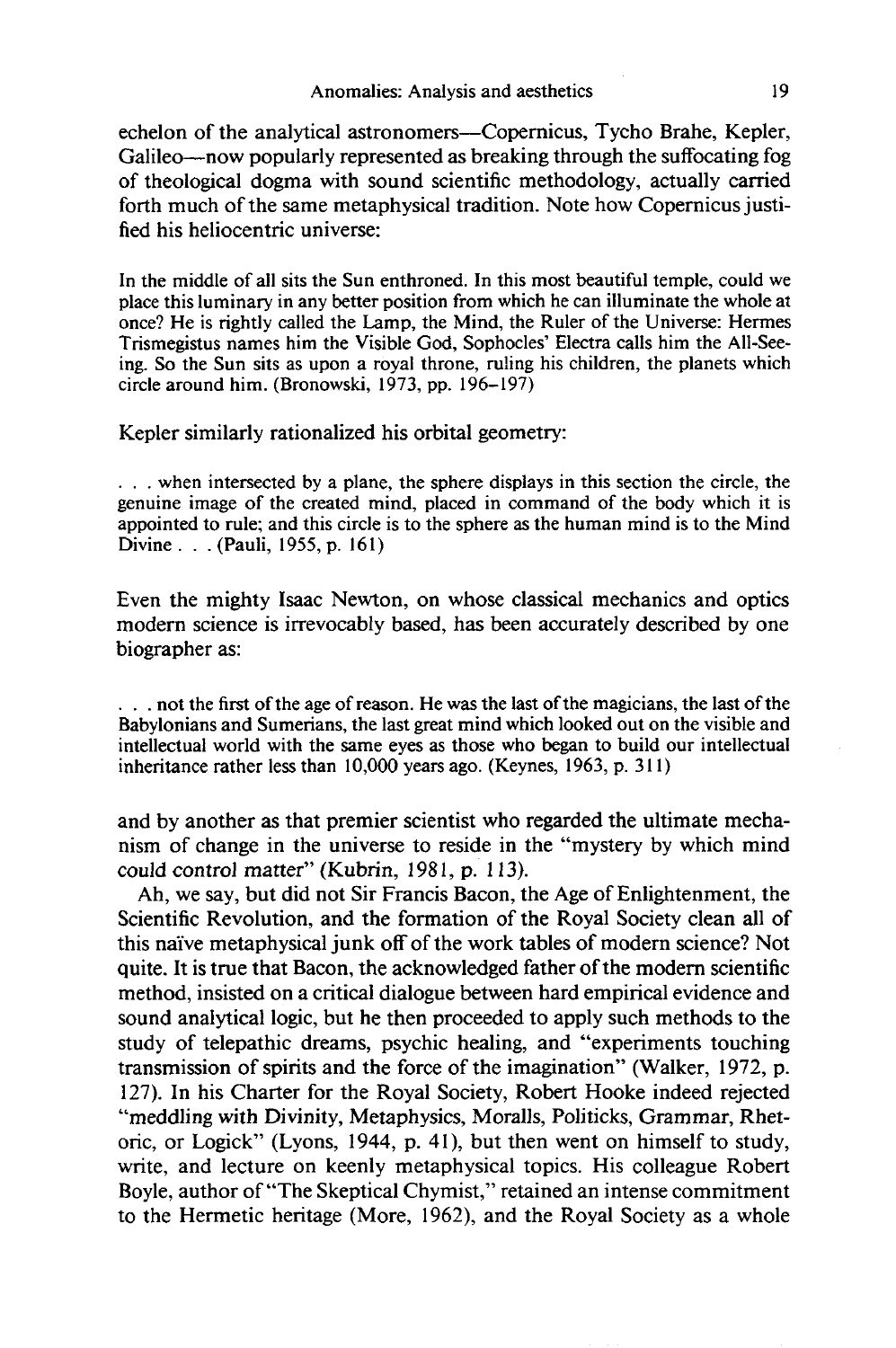promoted scientific study of astrology, alchemy, prophecy, magic, and witchcraft.

To be sure, toward the close of the 19th century, the profound triumphs of electromagnetic wave theory prompted the prevailing physics establishment to wax rather smug about the omnipotence of deterministic, causal science, apparently overlooking the intuitive conviction of natural symmetry that had led Maxwell to propose his subtle, but all-important, displacement current. But the complacency was short-lived, for over the following decades there erupted a host of new physical anomalies—black-body radiation, atomic and molecular line spectra, photoelectric and Compton effects, specific heats of solids, and numerous others, that simply could not be swept under the classical scientific rug, and the enigmatic era of modern physics was at hand.

An enigmatic era indeed, featuring quanta and photons, wave/particle dualities, uncertainty and exclusion principles, probability-of-observation wave mechanics, and countless other counter-intuitive concepts that reimbued physical science with a distinctly metaphysical aroma. And none recognized the philosophical inescapability and pragmatic impact of this dimension more profoundly than the patriarchs of modern physics themselves. The father of their clan, Max Planck, courageously broached the fundamental issue:

Once we have decided that the law of causality is by no means a necessary element in the process of human thought, we have made a mental clearance for the approach to the question of its validity in the world of reality. (Planck, 1932, p. 117)

Neils Bohr responded with his own radical conviction:

. . . causality may be considered as a mode of perception by which we reduce our sense impressions to order. (Bohr, 1961, p. 116)

Erwin Schrödinger took a yet more vigorous metaphysical position:

The world is given to me only once, not one existing and one perceived. Subject and object are only one. The barrier between them cannot be said to have broken down as a result of recent experience in the physical sciences, for this barrier does not exist. . . . Mind has erected the objective outside world of the natural philosopher out of its own stuff. (Schrödinger, 1967, p. 137 and p. 131)

And Louis de Broglie, the Prince of particulate probability, closely presaged our own present convictions about the role of consciousness in the establishment of reality:

Science is therefore a strange sort of penetration into a world which through human consciousness and reason has learned to become aware of itself. (de Broglie, 1962, p. 220)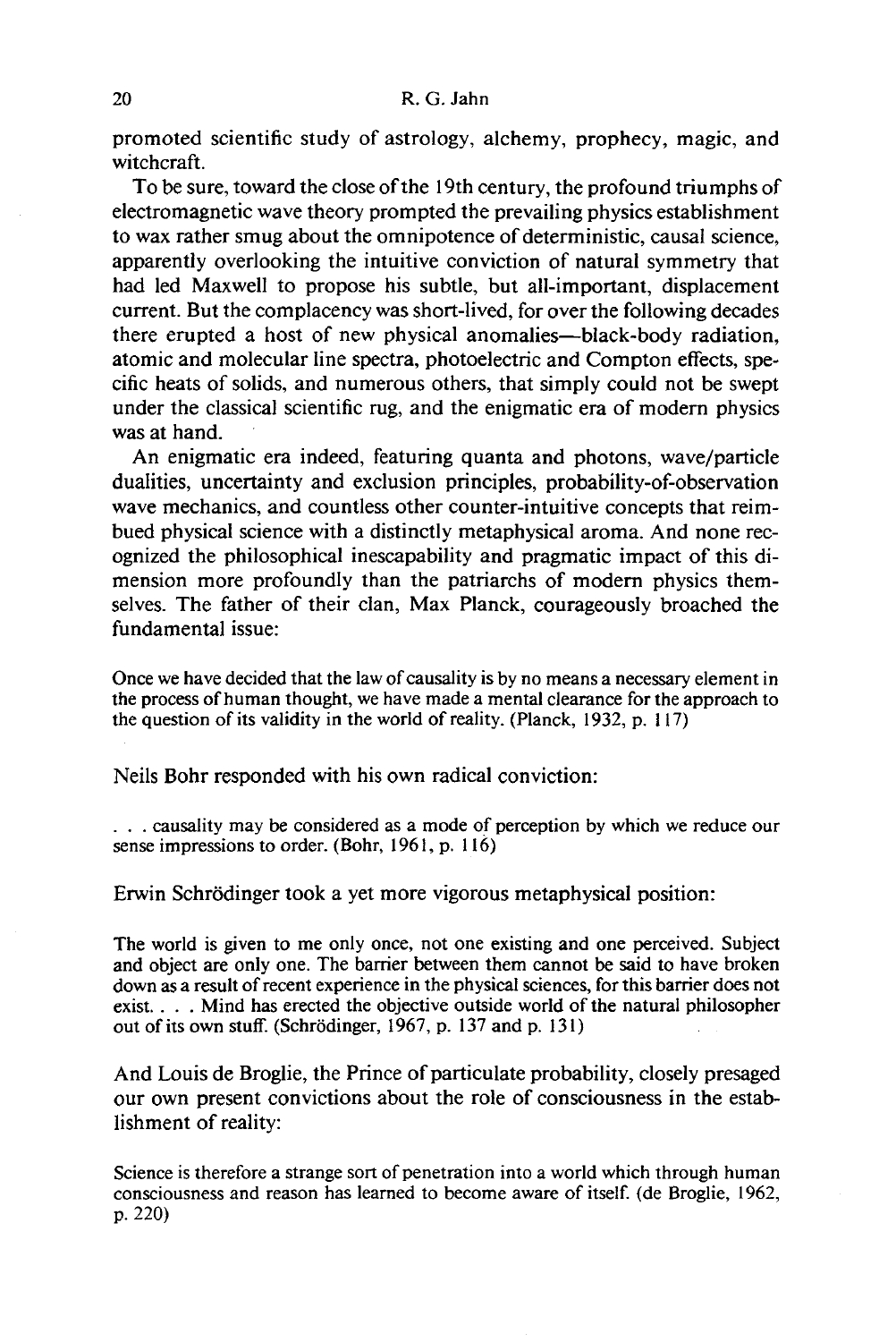Even in the most exact of all the natural sciences, in Physics, the need for margins of indeterminateness has repeatedly become apparent—a fact which, it seems to us, is worthy of the attention of philosophers, since it may throw a new and illuminating light on the way in which the idealizations formed by our reason become adaptable to Reality. (de Broglie, 1939, pp. 281-282)

There is no substitute for thorough reading of the extensive personal writings of these and the other pioneers of modern physics to acquire full appreciation of the implicit and explicit mystical dimensions of this era of science. And it is an era that is far from closed. Even now, we continue to be confronted by latter-day EPR paradoxes and action-at-a-distance experiments that severely contradict the premises of local causality. In our conceptualization and linguistic representation of sub-nuclear phenomena on one extreme—quarks, gluons, strangeness, charm, and so on—and of astrophysical and cosmological processes on the other—quasars, black holes, cosmic strings, pulsating bubble universes, etc.—there smolder some of the same metaphysical propensities that were more explicitly enflamed in Hermes's precepts or the alchemist's forge.

And we certainly must include in this list the research encompassed by this Society, which in many of its projects addresses frankly metaphysical effects. For example, data on man/machine anomalies like those shown in Figure 2 have been presented in this forum on several occasions (Jahn, Dunne, & Nelson, 1987). The particular case shown pertains to the interaction of one human operator with a microelectronic random event generator (REG) in a very carefully controlled sequence of experiments extending over nine years. Plotted are the accumulated deviations of the output of the machine from chance expectation, obtained under a tripolar protocol wherein the operator alternately attempted to achieve a high number of



Fig. 2. REG cumulative deviations from chance, one operator.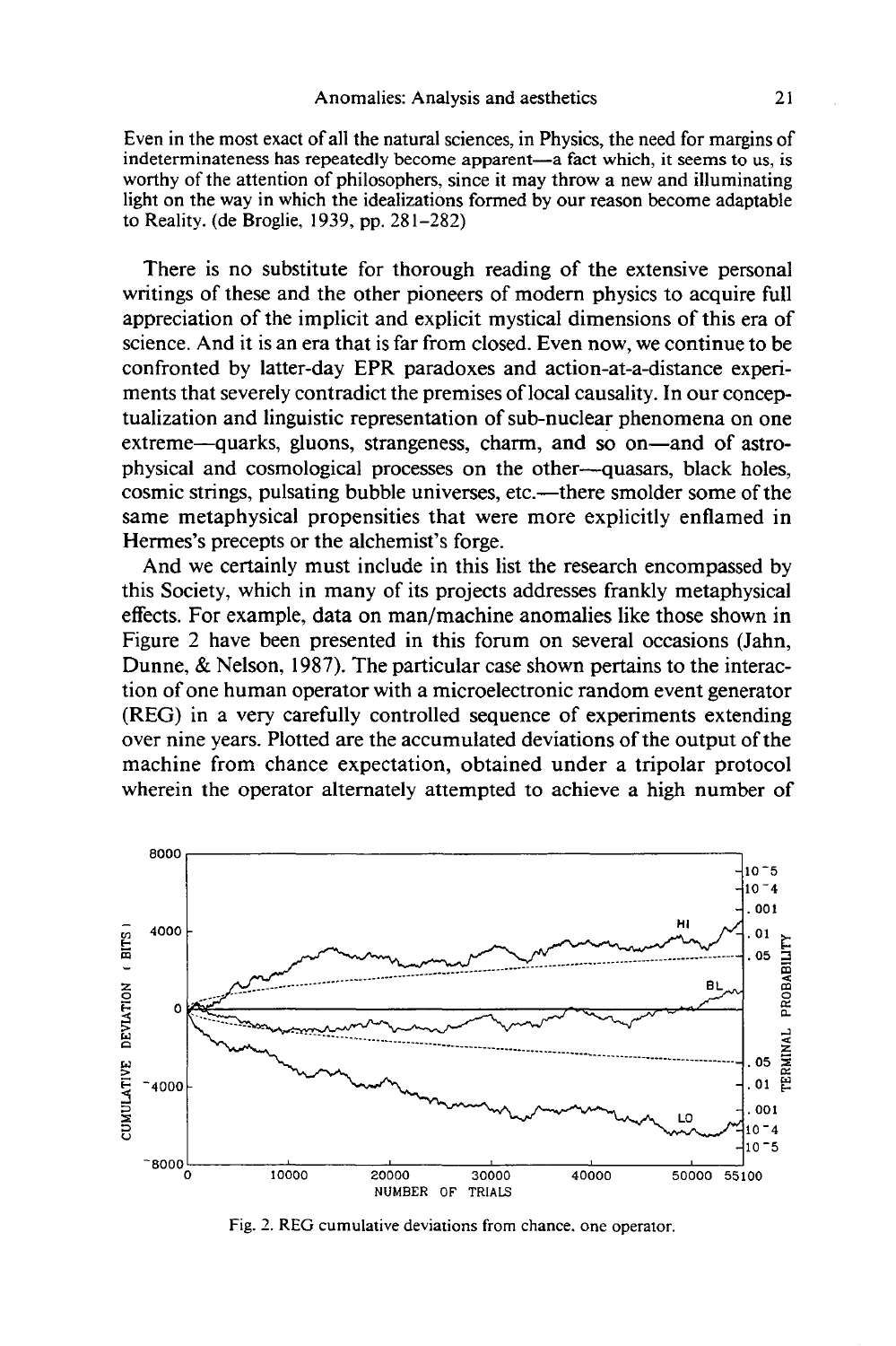counts (HI), a low number of counts (LO), or the chance number of counts (BL), interspersed in a random sequence of efforts, with all other technical and procedural aspects of the experiment held identical. As can be seen from the figure, the null-intention or baseline effort yields a string of data oscillating stochastically about the theoretical chance mean. The high-intention efforts produce results displaying the same sort of stochastic oscillations, but now superimposed on a systematic trend toward ever increasing excess above chance. The low-intention efforts show a similar, but even more substantial trend in the opposite direction. On this figure, the dashed parabolas represent the loci of .05 likelihood of achieving the given excursions by chance, and the scale on the right ordinate shows the full range of terminal probabilities against chance for this huge sequence of data. Specifically, for the more than 30,000,000 bits processed in the more than 50,000 tripolar trials of this operator's program, the likelihood of obtaining the displayed split of the HI and LO data by chance is less than a few parts per million.

More than 30 other operators have performed this same experiment. Some achieve much like the example shown in Figure 2; some are successful in only one direction of effort, or in the other; some display only chance results; a few achieve extra-chance results in directions opposite to their intentions. But despite these major differences in detail, in most cases each operator's pattern is serially consistent with itself, i.e., internally replicable in the statistical sense, so much so that we refer to the individual cumulative deviation graphs as operator "signatures."

In some cases, these signatures are sensitive to secondary technical parameters of the experiment, such as whether the operator is allowed to choose the direction of effort or is instructed by some randomization criterion, or whether the operator is allowed to initiate each trial at his comfort or is presented with a regularly spaced sequence of automatic trials, or whether on-line feedback is provided and in what form. In other cases, however, the signatures appear insensitive to such options. Nonetheless, if the results of all operators, obtained under all permutations of these secondary parameters, are combined in a grand concatenation, the cumulative deviations still compound to highly significant statistical departures from chance behavior (Figure 3).

Although these REG data are clearly operator-specific, intention-specific, and in some cases parameter-specific, curiously they seem to be much less device-specific. Several other similarly extensive experiments have been performed using different microelectronic noise sources, pseudo-random sources constructed from arrays of microelectronic shift registers, programmed computer algorithms, and even macroscopic mechanical analogue devices. In a number of cases, an operator's signature of performance is found to transfer with remarkable similarity from one class of device to another. For example, Figure 4 shows a comparison of the cumulative deviation signature of one operator on a microelectronic REG, a shift-register pseudo REG, and a macroscopic Random Mechanical Cascade (RMC)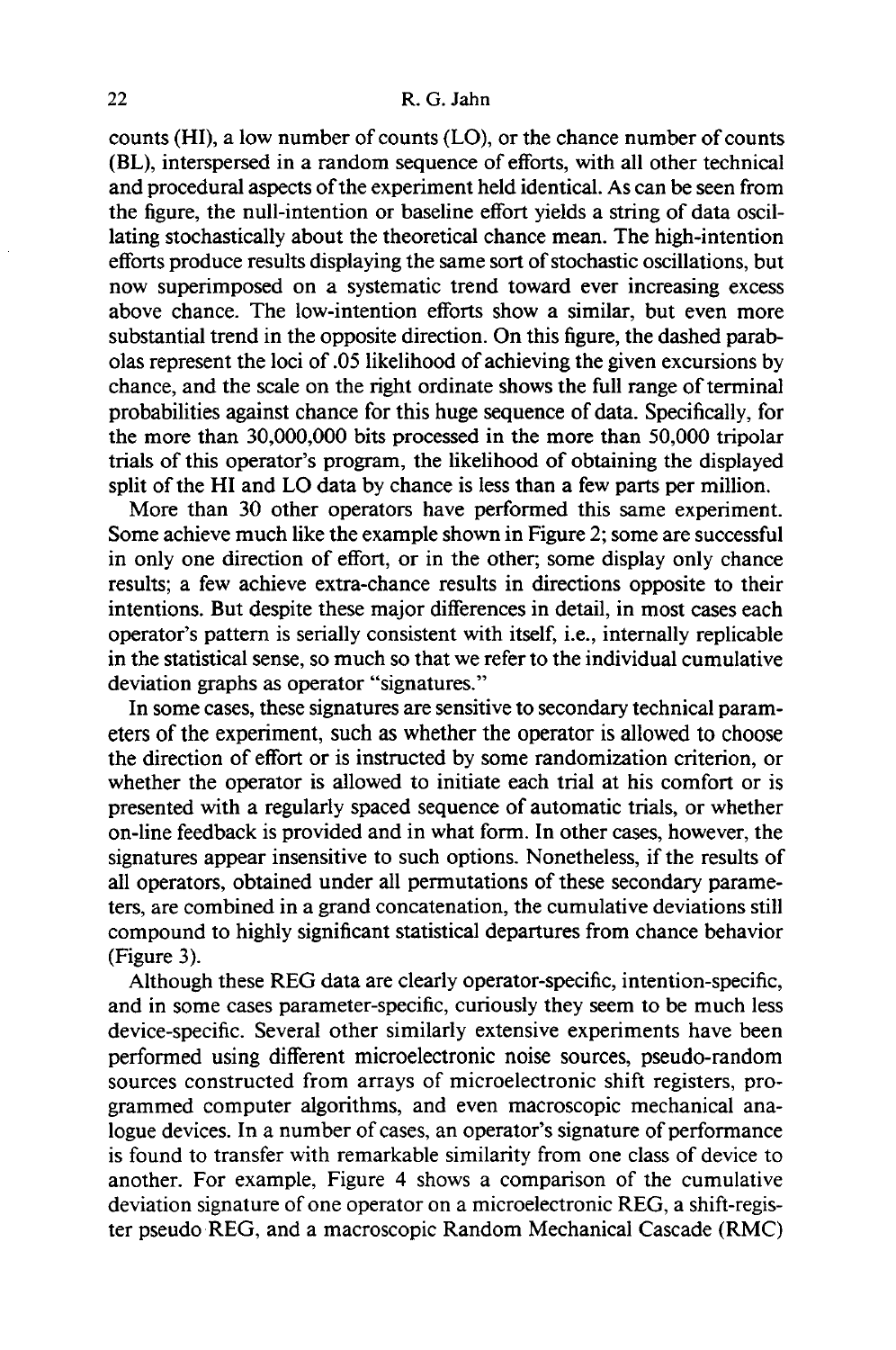

Fig. 3. REG cumulative deviations from chance, all operators.

respectively. Note the perseverance of the substantial low-intention efforts, the less substantial but characteristic high-intention trace with its initial strength and subsequent decline, and the well-behaved null-intention results.

A great deal more data from experiments of this sort could be shown, where the only independent variables of consequence are the individual operators and their directions of effort (Dunne, Nelson, & Jahn, 1988). Although these illustrations have been drawn from our own research base, many other studies (referenced in Jahn, Dunne, & Nelson, 1987), including some presented to this Society over the past several years, would seem to lead toward similar conclusions. Obviously, many more experiments of this class, including independent replications of those already reported, are now required, for unless such results can be directly discredited, the need for some metaphysical component in any model attempting to explicate, or even to correlate, the data seems unavoidable.

#### **Summary**

What is the point of this potpourri of historical, philosophical, and scientific musing? It is not, of course, a plea for return to blind superstition or superficial mysticism, nor for compromise with soft-shell science of any form. Rather, it is a suggestion that research such as our society fosters would be better served by a more complementary balance between our objective and subjective perspectives, of much the same sort that Bohr proposed:

... we must, indeed, remember that the nature of our consciousness brings about a complementary relationship, in all domains of knowledge, between the analysis of a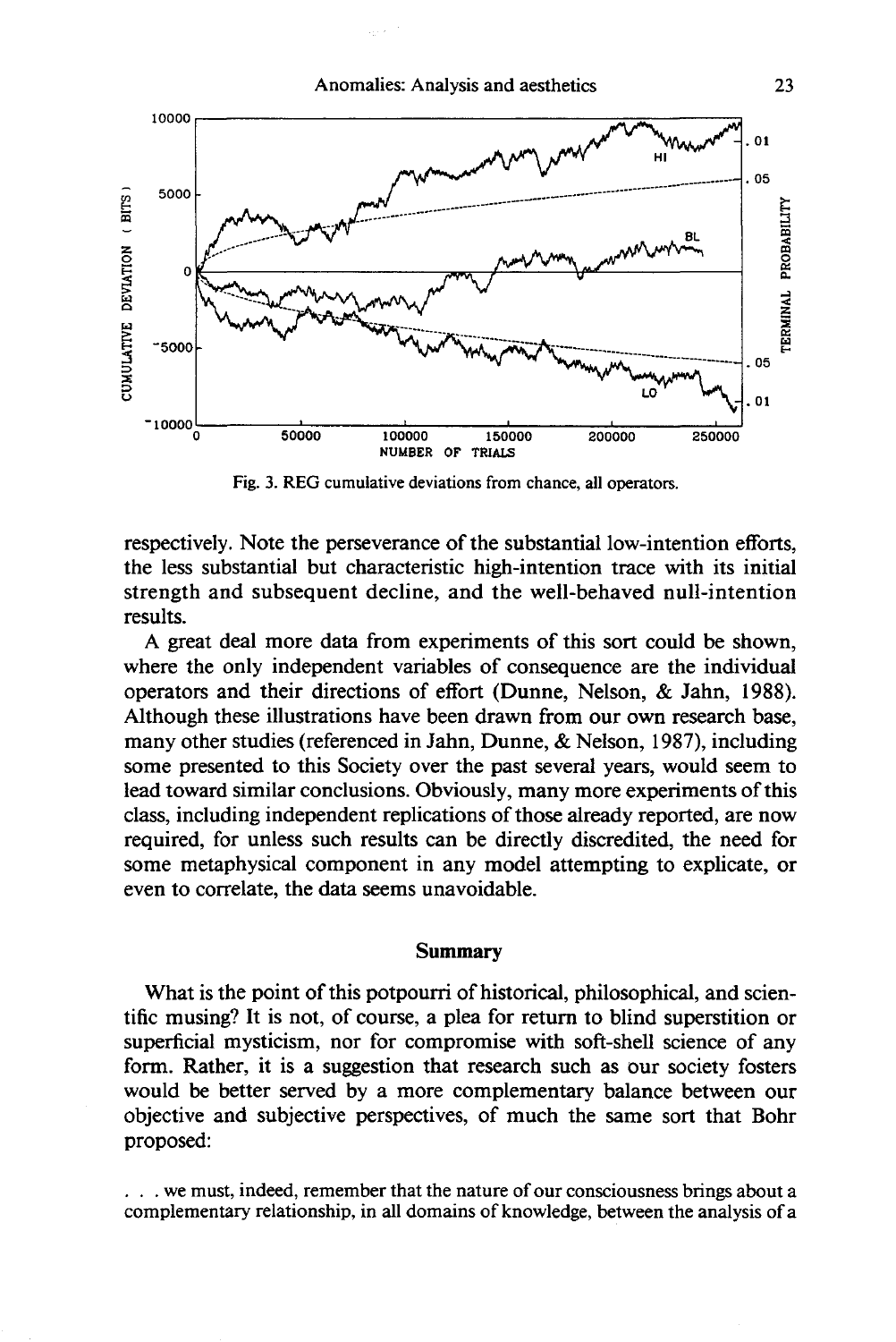

Fig. 4. Cumulative deviations, one operator on three experiments.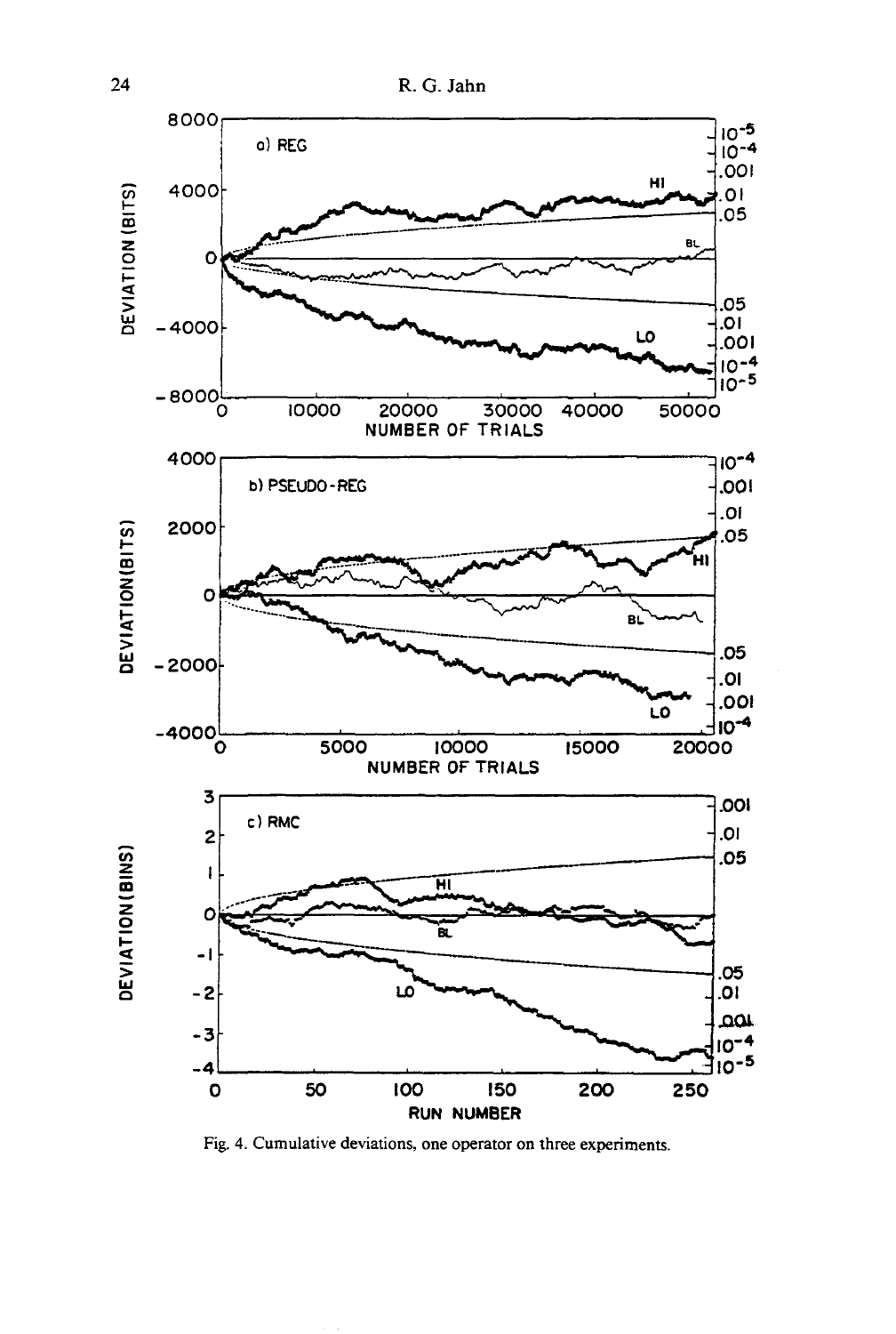#### Anomalies: Analysis and aesthetics 25

concept and its immediate application.... in associating the psychical and physical aspects of existence, we are concerned with a special relationship of complementarity which it is not possible thoroughly to understand by one-sided application either of physical or psychological laws.. . . only a renunciation in this respect will enable us to comprehend . . . that harmony which is experienced as free will and analyzed in terms of causality. (Bohr, 1961, pp. 20-24)

Heisenberg also offered a similar generalization of the complementarity principle:

We realize that the situation of complementarity is not confined to the atomic world alone; we meet it when we reflect about a decision and the motives for our decision or when we have the choice between enjoying music and analyzing its structure. (Heisenberg, 1958, p. 179)

## and Pauli specifically addressed it to our context:

On the one hand, the idea of complementarity in modern physics has demonstrated to us, in a new kind of synthesis, that the contradiction in the applications of old contrasting conceptions (such as particle and wave) is only apparent; on the other hand the employability of old alchemical ideas in the psychology of Jung points to a deeper unity of psychical and physical occurrences. To us . . . the only acceptable point of view appears to be the one that recognizes *both* sides of reality—the quantitative and the qualitative, the physical and the psychical—as compatible with each other, and can embrace them simultaneously. ... It would be most satisfactory of all if physics and psyche could be seen as complementary aspects of the same reality. (Pauli, 1955, pp. 208-210)

In short, our plea is for more formal acknowledgement of the pervasive metaphysical stream that continues to permeate and nourish much of our contemporary science and technology. This acknowledgement is not likely to be initiated by any of the well-established sectors of modern analytical research. These are too structured and hierarchical, too busy and comfortable, and admittedly too effective, to confront this dimension without considerably greater demonstration of its local relevance and provincial benefits. But within the traffic pattern of SSE, we not only have the opportunity and the disposition, but very possibly the necessity, of reengaging the analytical and the aesthetic aspects of scholarly science. Man/machine anomalies like those displayed in Figures 2-4, for example, are not likely to be rendered theoretically comprehensible without some disciplined inclusion of the role of consciousness as an active ingredient in the establishment of reality. One modest attempt at such a model, presented earlier to SSE, allows consciousness the same wave/particle duality it has ascribed to various physical systems, and then invokes the formalisms of quantum wave mechanics to represent interactions of consciousness with its environment (Jahn & Dunne, 1986, 1987).

Clearly, any attempt to generalize the analytical mechanics of science to encompass the metaphysical mechanics of consciousness is a monumental